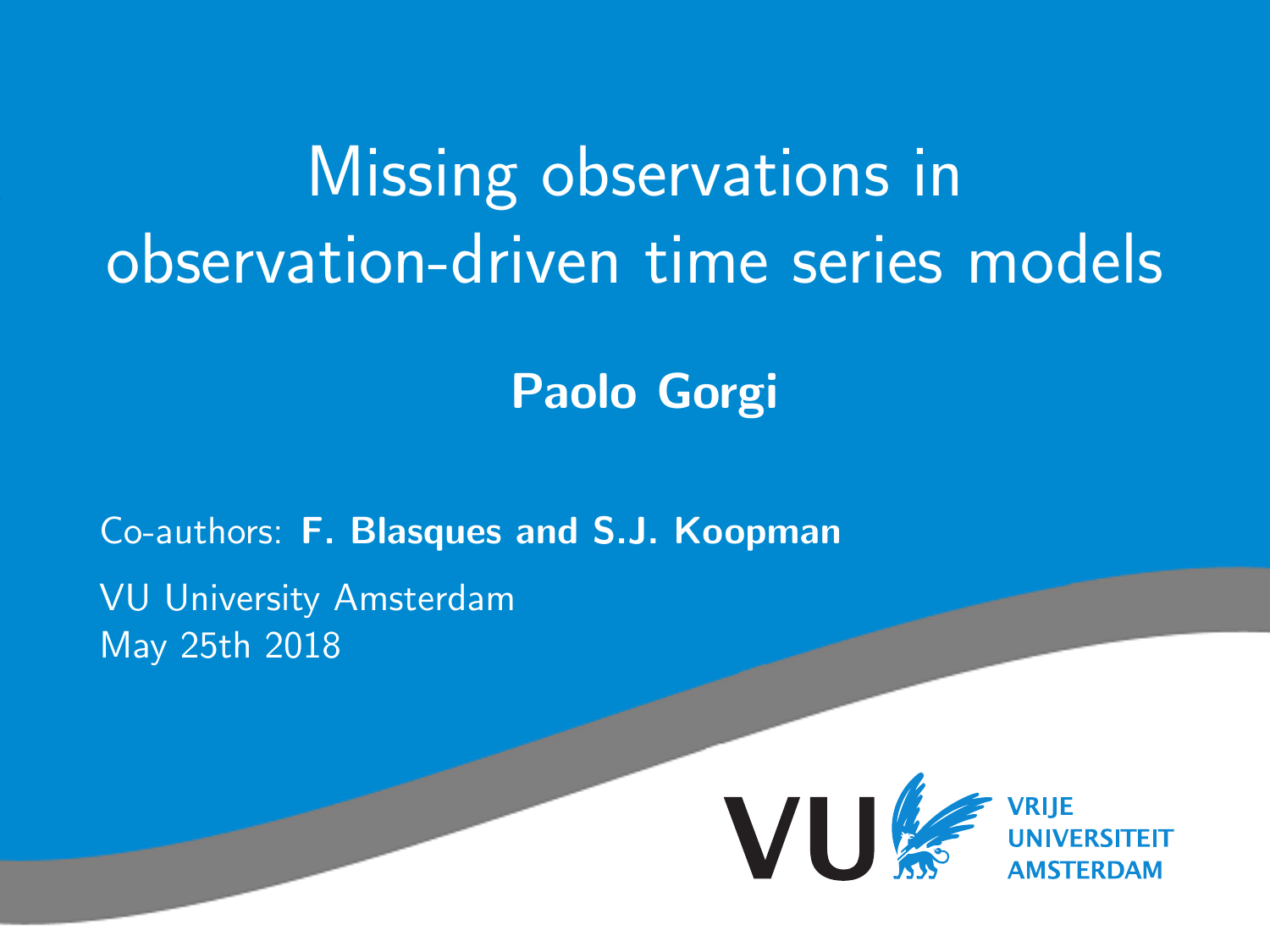



#### [Inconsistency of the setting-to-zero method](#page-7-0)

[A consistent indirect inference estimator](#page-13-0)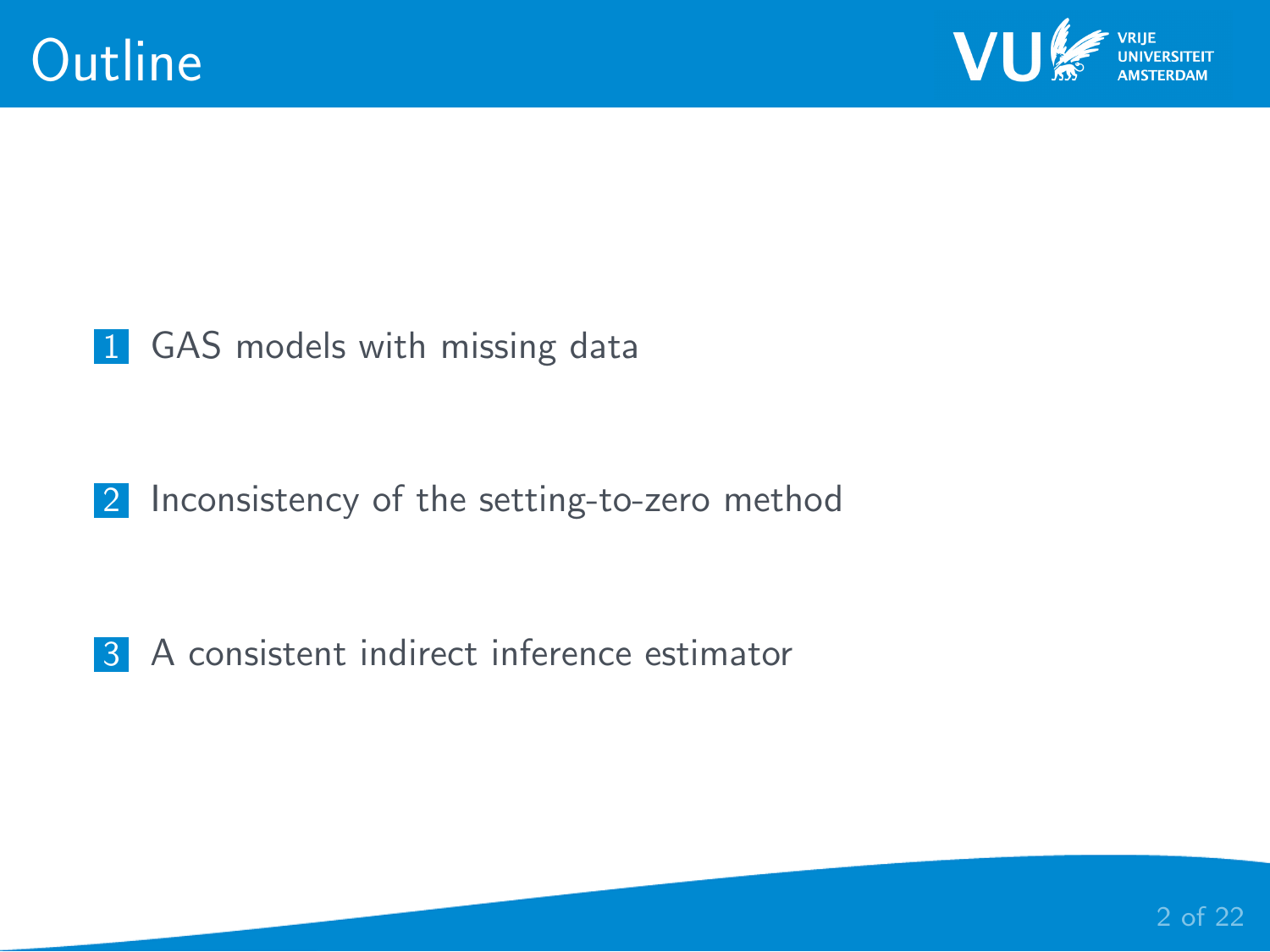

# <span id="page-2-0"></span>GAS models with missing data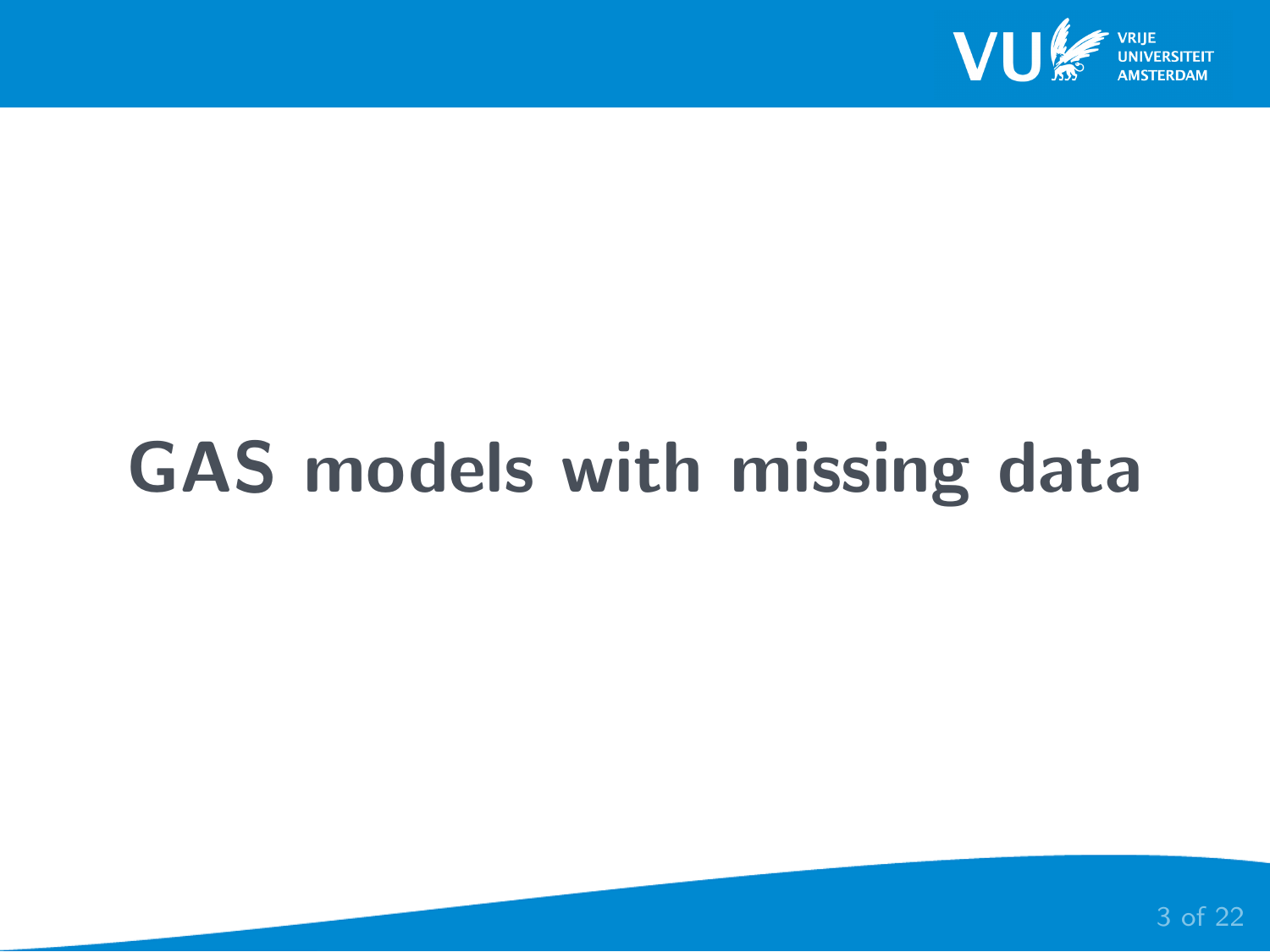

#### The class of Generalized Autoregressive Score (GAS) models of is

$$
y_t \sim p(y_t | f_t; \theta), \quad f_{t+1} = \omega + \beta f_t + \alpha s_t,
$$

where  ${\sf score}$  innovation  $s_t$  is given by

$$
s_t = S_t u_t, \quad u_t = \frac{\partial \log p(y_t | f_t; \theta)}{\partial f_t},
$$

and  $S_t$  is a scaling factor.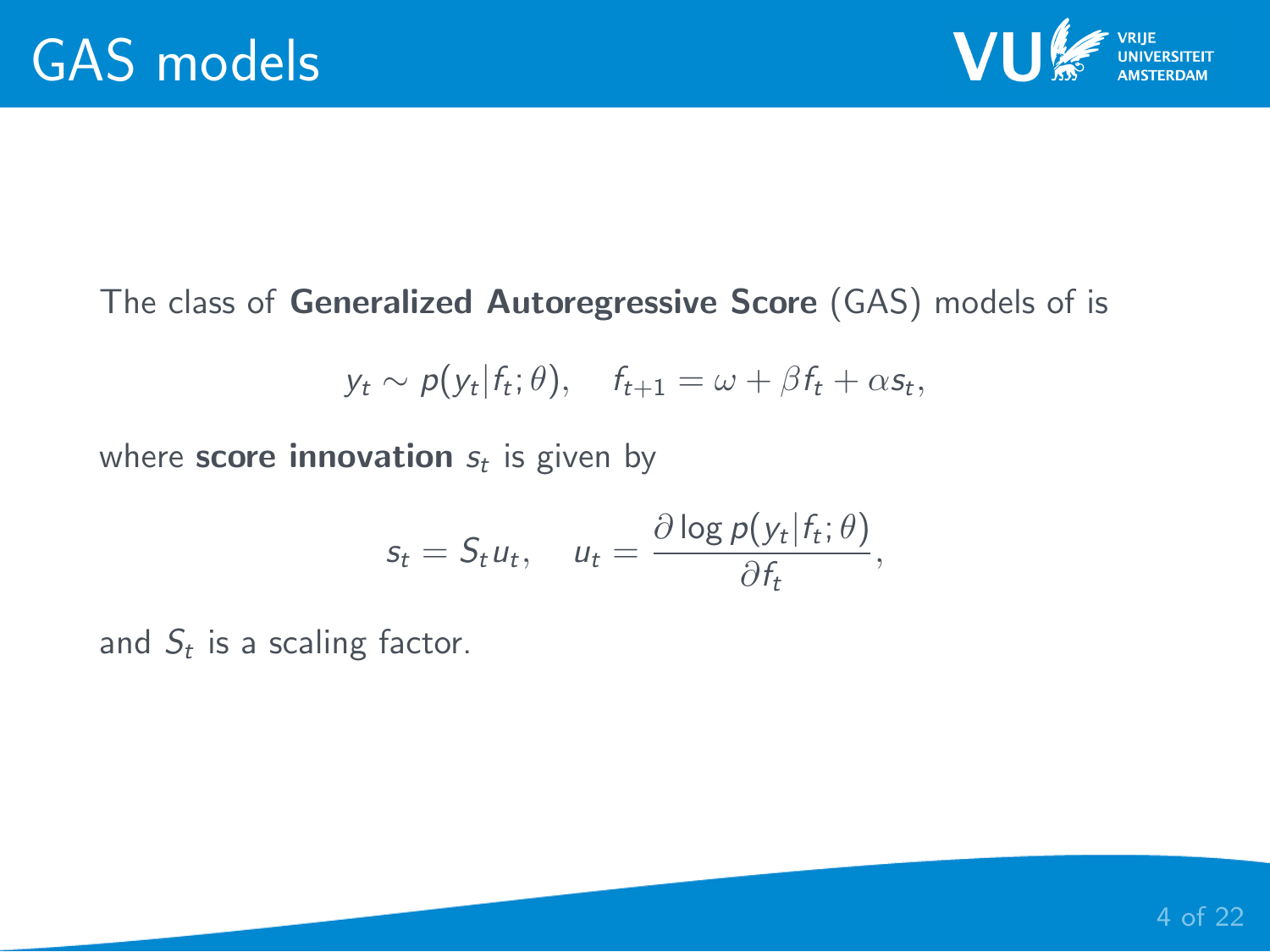

- Missing data caused by external events.
- Unequally spaced time series.
- Mixed frequency data.

#### ■ How are missing observations handled in practice?

GAS models with missing observations are estimated using the setting-to-zero method.

BUCCHERI ET AL. (2017), DELLE MONACHE ET AL. (2016), LUCAS ET al. (2016), Koopman et al. (2015) and Creal et al. (2014).

Idea: set the score innovation to zero when a missing observation occurs.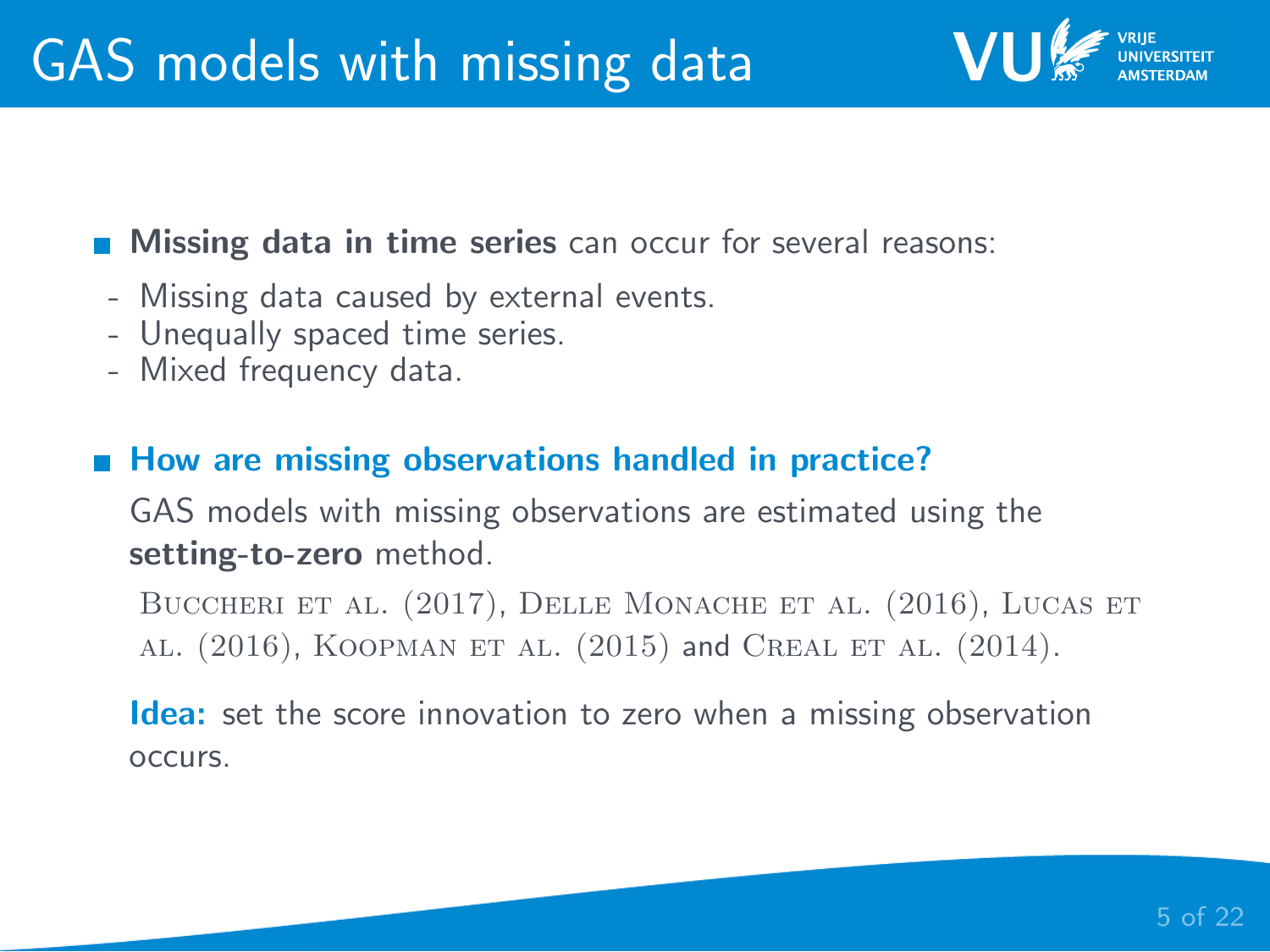

**Missing observations**: sample of data  $\{y_1, y_2, \ldots, y_T\}$  where

 $\int y_t$  is observed, if  $I_t = 1$  $y_t$  is not observed, if  $I_t = 0$ .

#### Setting-to-zero method:

**Step 1:** recover the filtered parameter setting the score to zero when an observation is missing

$$
\hat{f}_{t+1}(\theta) = \omega + \beta \hat{f}_t(\theta) + \alpha I_t s_t.
$$

**Step 2:** plug-in the filter into the likelihood (*pseudo likelihood*)

$$
\hat{L}_{\mathcal{T}}(\theta) = \mathcal{T}^{-1} \sum_{t=1}^T I_t \log p(y_t|\hat{f}_t(\theta); \theta),
$$

**Step 3:** obtain the *pseudo ML estimator*  $\hat{\theta}_{\mathcal{T}}$  *maximizing*  $\hat{L}_\mathcal{T}(\theta)$ *.*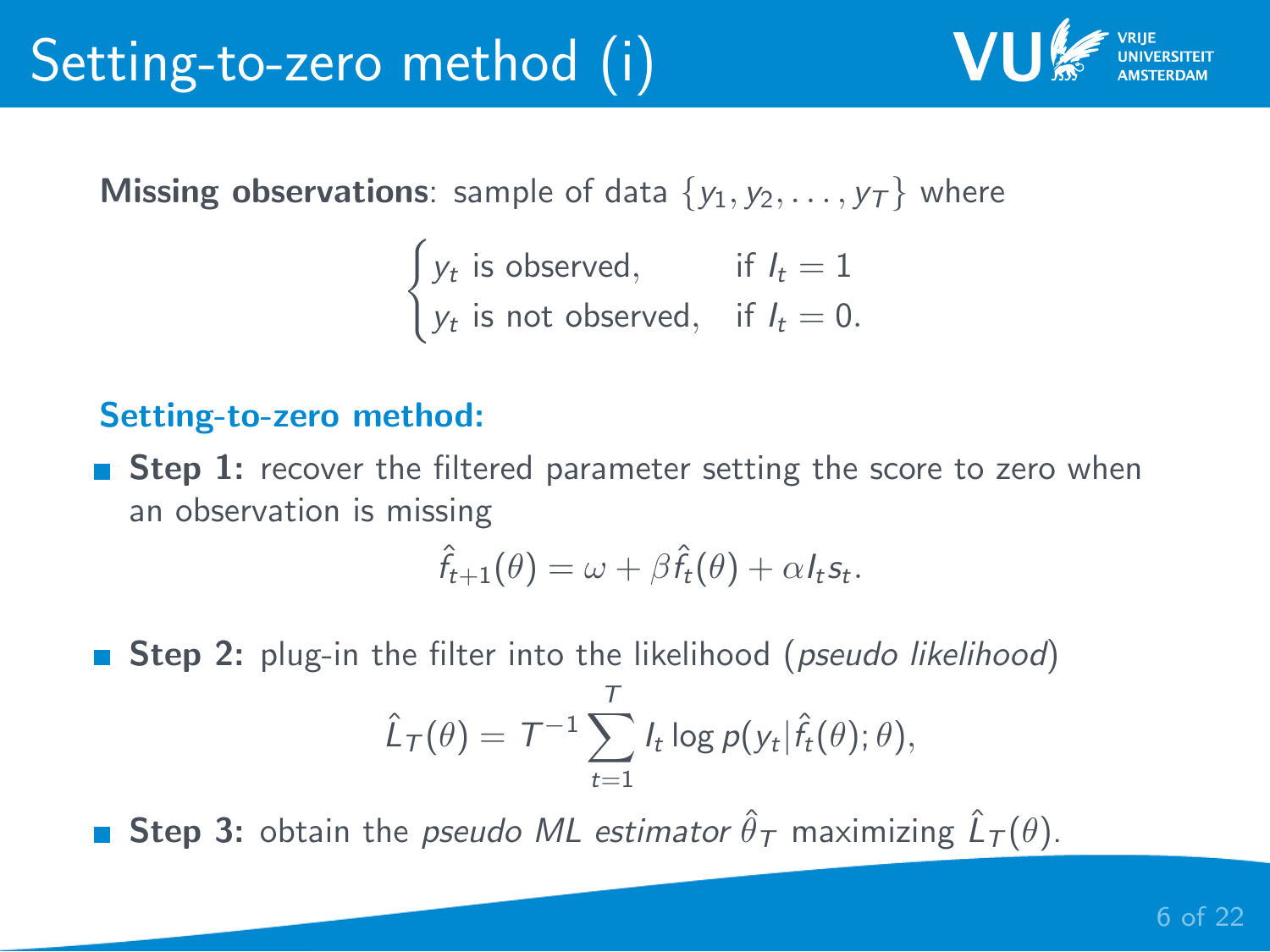The setting-to-zero method is:

- Simple to implement.
- Intuitive and it can be justified by some arguments.
- **However**, it leads to inconsistent inference.

In this paper:

- We show that the pseudo ML is inconsistent for a local mean GAS model.
- We propose an indirect inference estimator that delivers consistent inference for GAS models with missing data.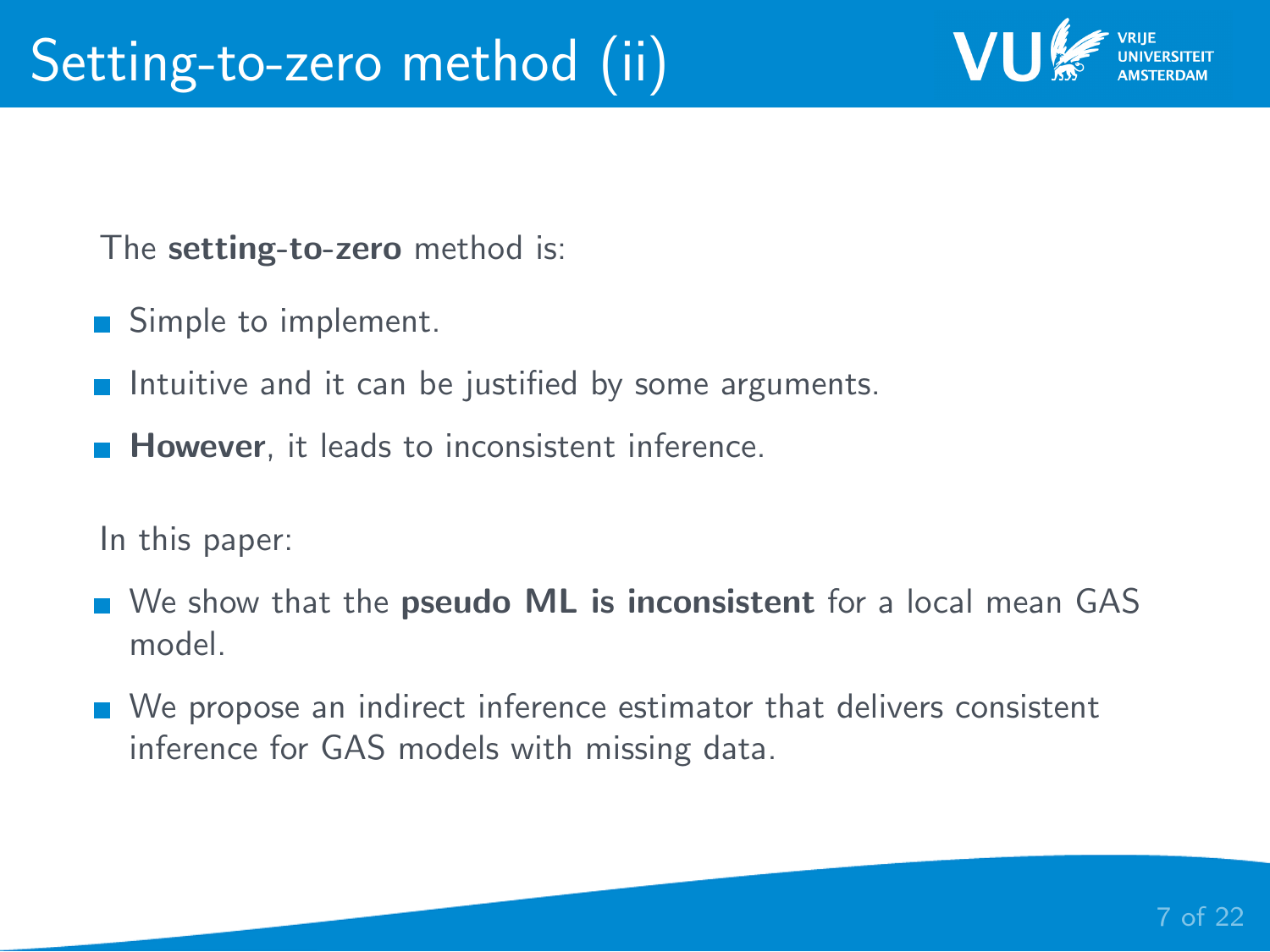

# <span id="page-7-0"></span>Inconsistency of the setting-to-zero method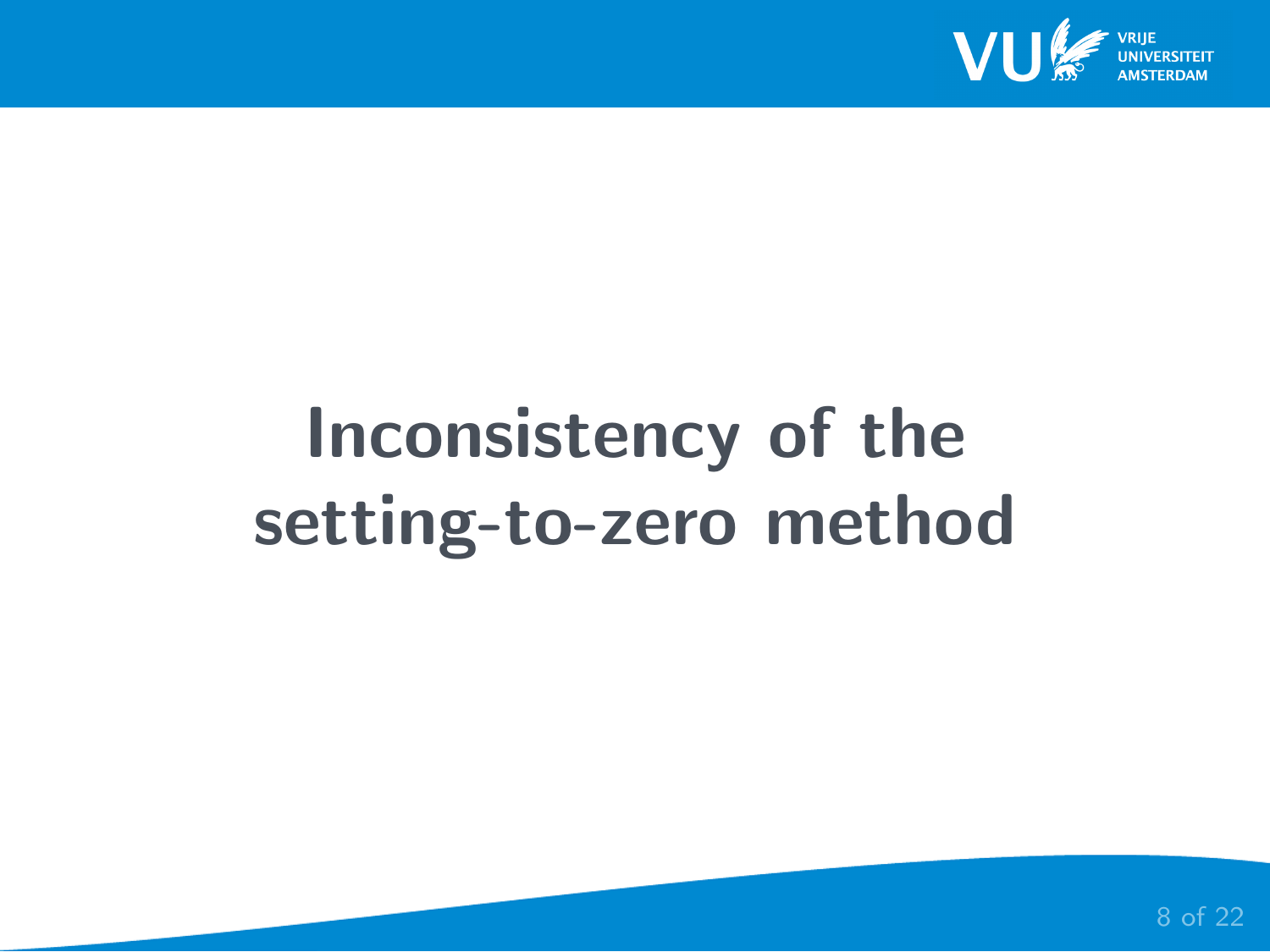

Consider the Gaussian local mean GAS model:

$$
y_t = \mu_t + \varepsilon_t, \quad \varepsilon_t \sim N(0, \sigma^2),
$$
  

$$
\mu_{t+1} = \omega + \beta \mu_t + \alpha (y_t - \mu_t).
$$

Note: this model is in fact a linear model and it can be estimated by exact ML using the Kalman filter.

- **Setting-to-zero method:** it is straightforward to obtain that the **pseudo ML** estimator of  $\sigma^2$  is inconsistent.
- **No** We show the non-trivial result that the **pseudo ML** is inconsistent also for  $\alpha$  and  $\beta$ .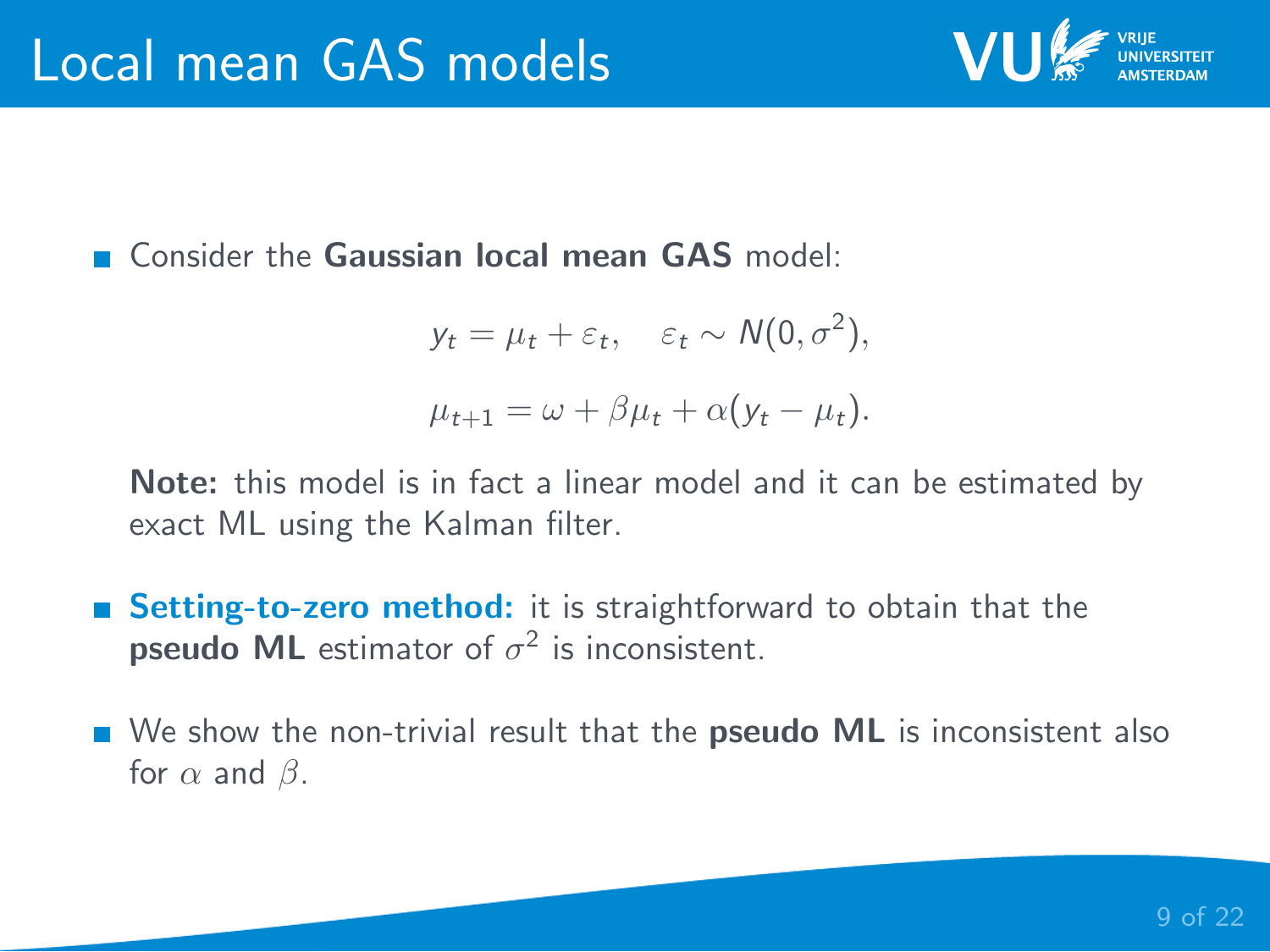We assume that the missing observation process  $\{I_t\}_{t\in\mathbb{Z}}$  is an iid Bernoulli sequence with success probability  $\pi$ .

### Theorem (inconsistency of  $\alpha$  and  $\beta$ )

The pseudo ML estimator  $\hat{\theta}_{T}$  obtained from the setting-to-zero method for the local mean GAS model is not consistent. In particular, there exists an  $\epsilon > 0$  such that

$$
\mathbb{P}\left(\liminf_{T\to\infty}\|\hat{\theta}_T-\theta_0\|>\epsilon\right)=1,
$$

for some  $\theta = (\alpha, \beta)$  and some  $\pi \in (0, 1)$ .

This result shows that even the dependence structure of the model is inconsistently estimated.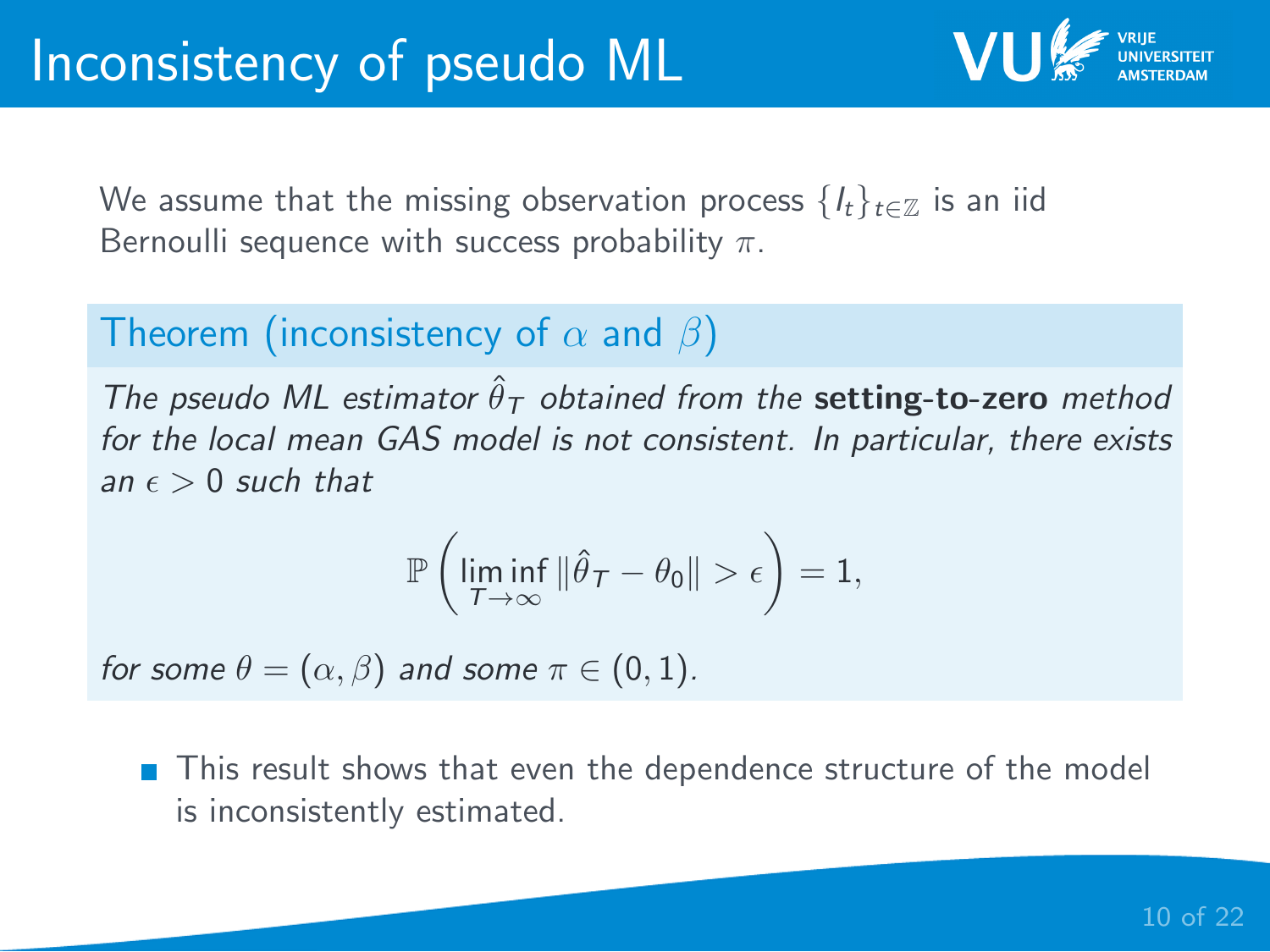# Simulation: local mean model



Figure: Small sample distribution of the pseudo ML estimator for the Gaussian local mean model. Different sample sizes are considered and  $\pi = 0.75$ .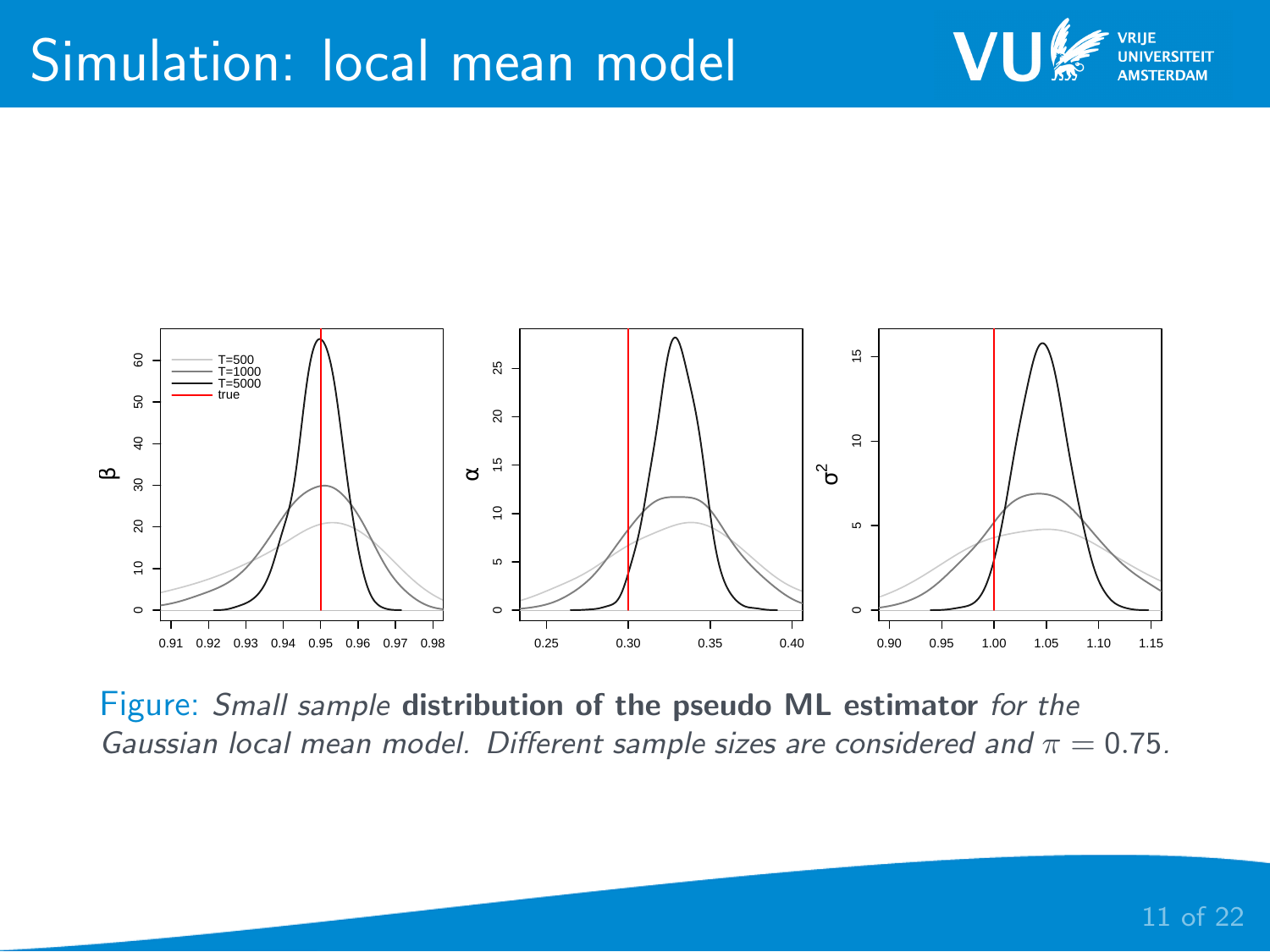- The inconsistency of the setting-to-zero method applies to GAS models in general.
- **Example:** the conditional volatility Student-t GAS model of Creal et al. (2013) and Harvey (2013) is

$$
y_t = \sqrt{h_t} \varepsilon_t, \quad \varepsilon_t \sim t_{\nu},
$$

$$
h_{t+1} = \omega + \beta h_t + \alpha \left[ \frac{(\nu + 1)y_t^2}{(\nu - 2) + y_t^2 h_t^{-1}} - h_t \right]
$$

where  $\omega$ ,  $\beta$ ,  $\alpha$  and  $\nu$  are parameters to be estimated.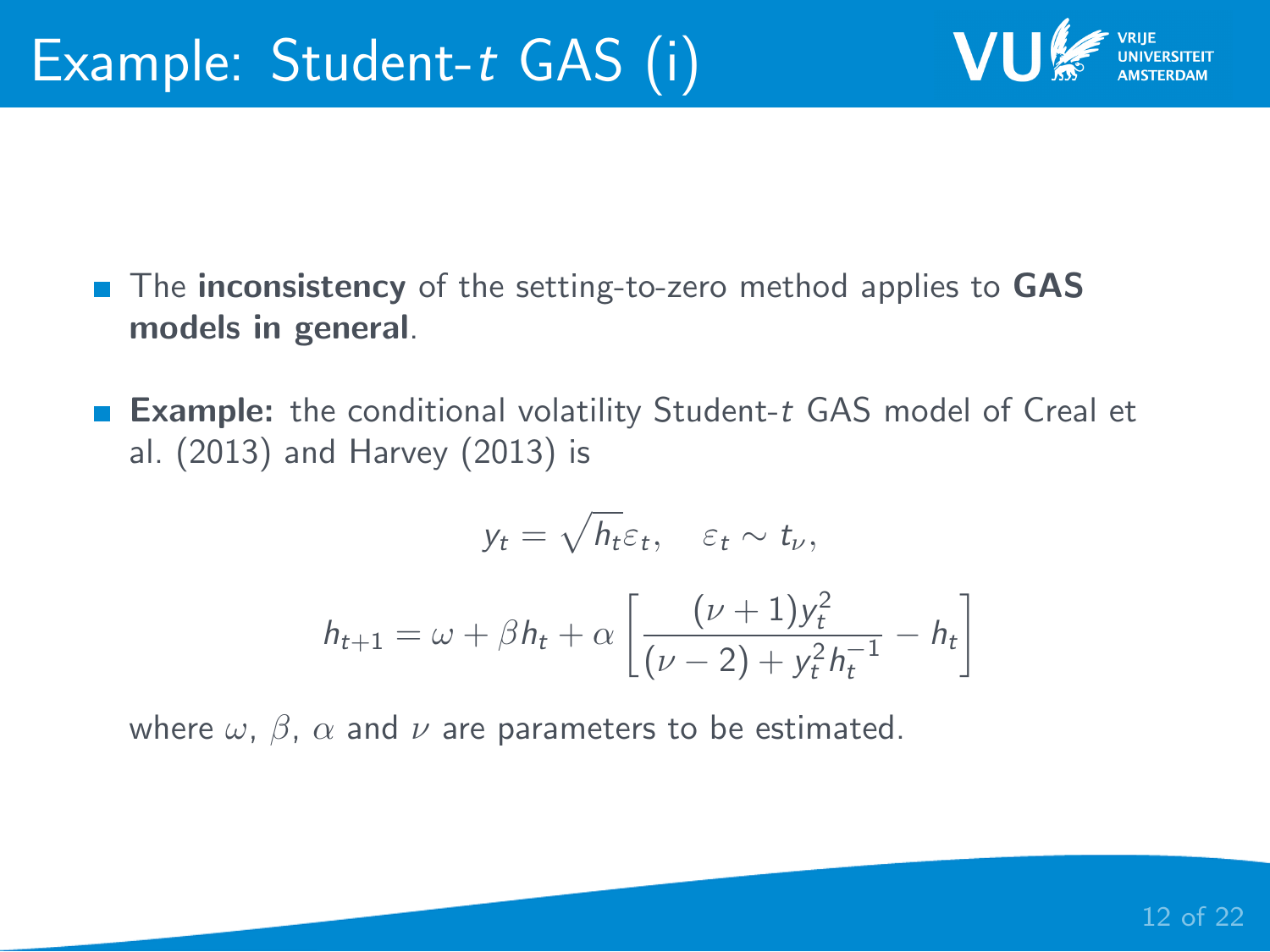# Example: Student-t GAS (ii)



Figure: Distribution for conditional volatility Student's t model.

VU

VRIIE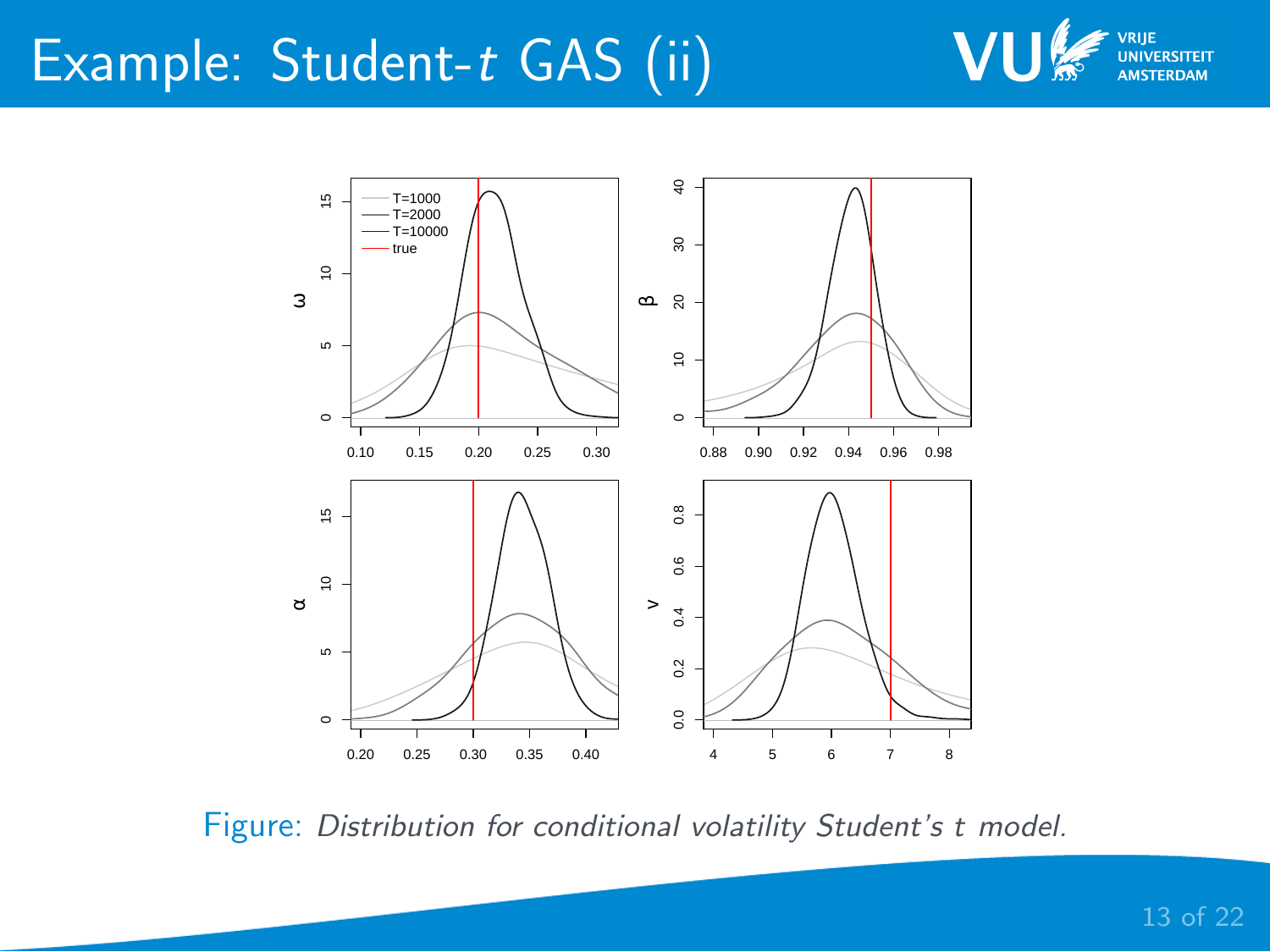

# <span id="page-13-0"></span>A consistent indirect inference estimator

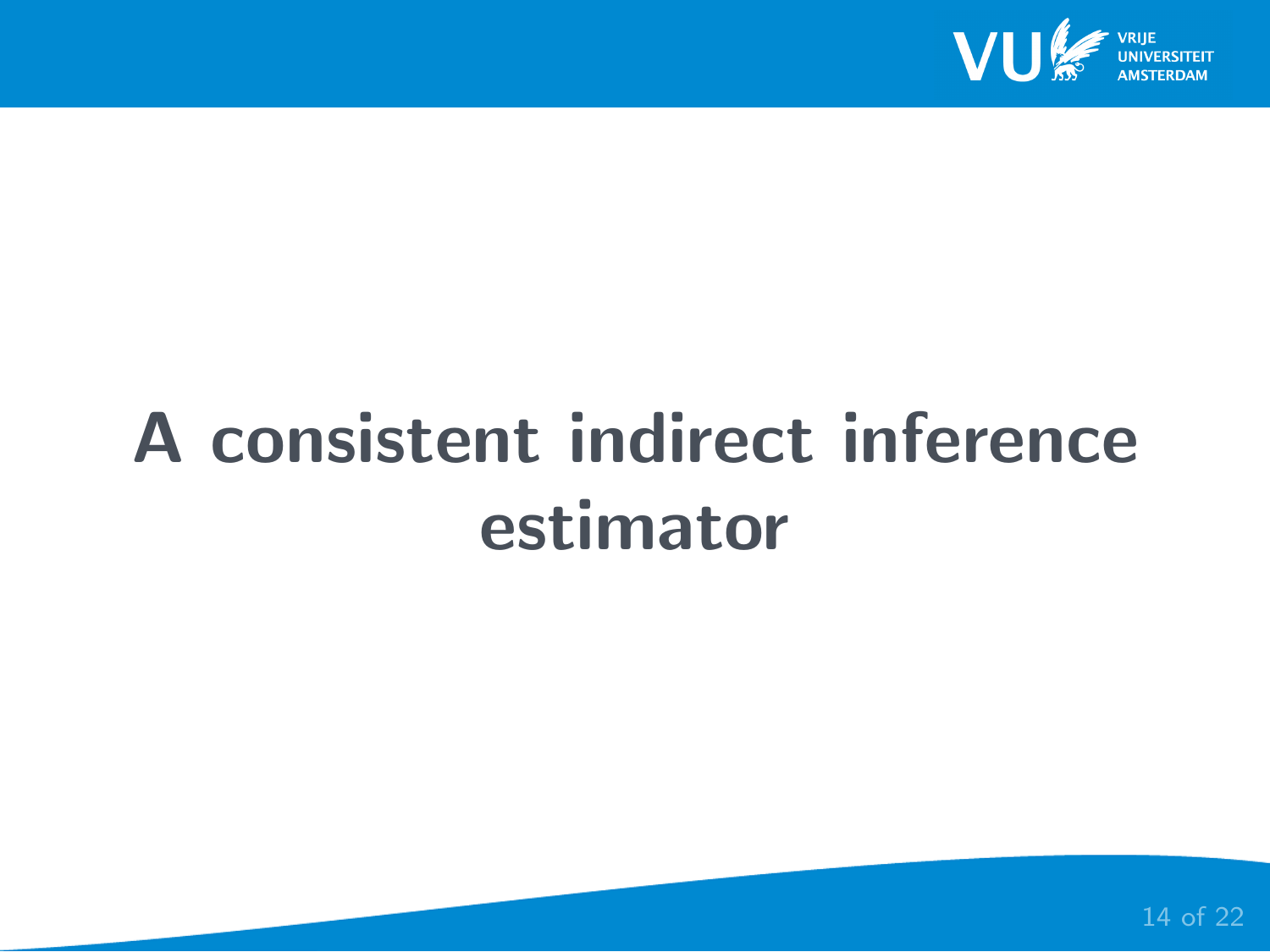Idea: remove the bias of the setting-to-zero method by indirect inference.

We propose the following **indirect inference estimator**:

- Simulate S series from the GAS model  $\{y_{i,t}(\bar{\theta})\}_{t=1}^T$ ,  $i=1,\ldots, S$ .
- Introduce missing observations in the simulations  $y_{i,t} (\bar{\theta})$  at time points  $\mathbb{R}^2$ t where the real observations  $y_t$  are missing.
- Obtain **pseudo ML** estimator using the setting-to-zero method:

$$
\hat{L}_{S,T}(\theta,\bar{\theta})=\frac{1}{S}\sum_{i=1}^{S}\hat{L}_{i,T}(\theta,\bar{\theta}), \quad \hat{\theta}_{S,T}(\bar{\theta})=\underset{\theta\in\Theta}{\arg\sup}\,\hat{L}_{S,T}(\theta,\bar{\theta}).
$$

Finally, the **indirect inference** estimator  $\tilde{\theta}_{S,T}$  is

$$
\tilde{\theta}_{S,T} = \underset{\bar{\theta} \in \Theta}{\arg \inf} \left\| \hat{\theta}_{S,T}(\bar{\theta}) - \hat{\theta}_T \right\|.
$$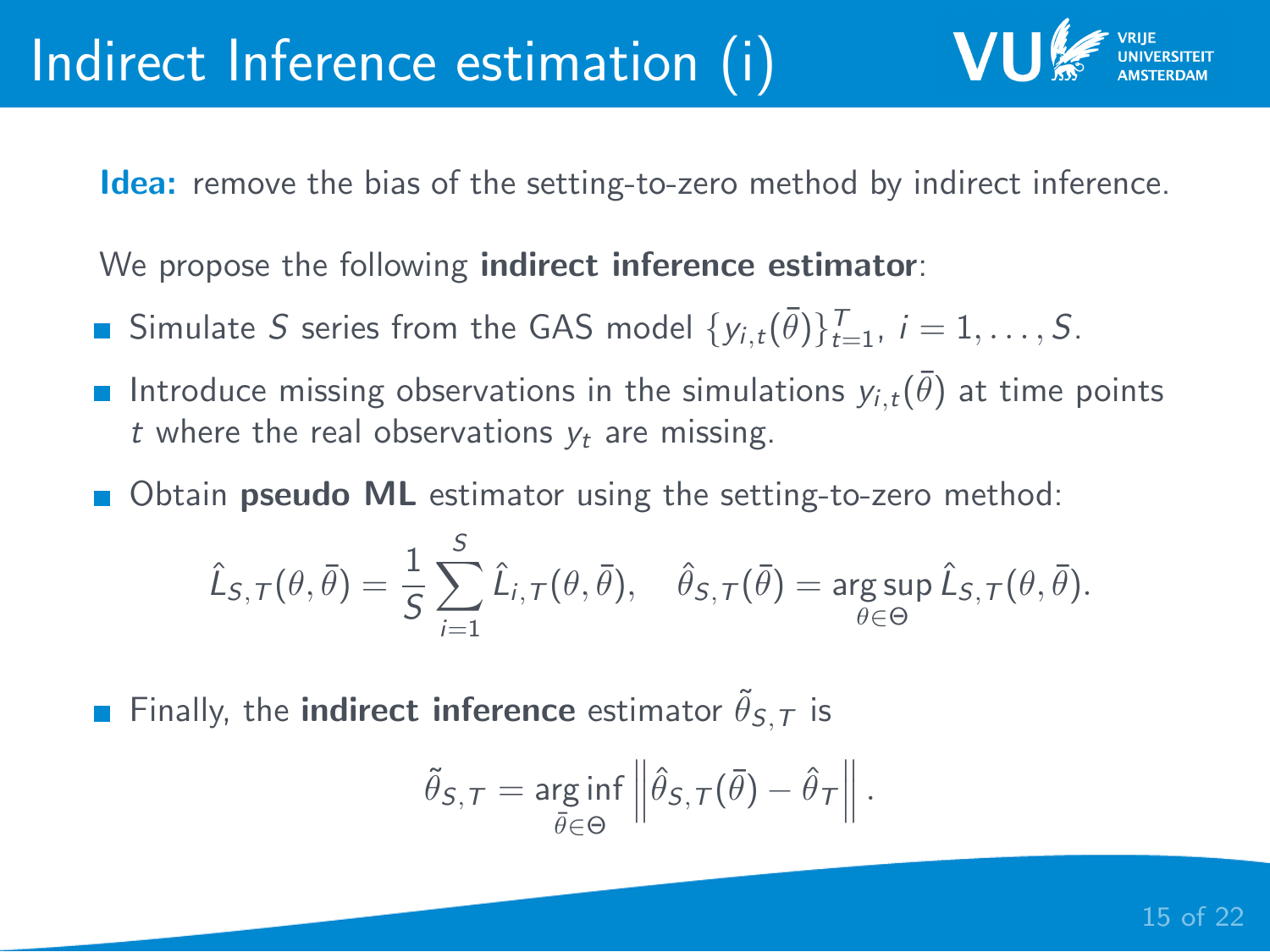**Assumption:** data missing at random and missing values process  $I_t$  is stationary with  $P(I_t = 1) > 0$ .

Theorem (asymptotic distribution)

Under some additional conditions, we obtain that

$$
\sqrt{T}\Big(\widetilde{\theta}_{S,T}-\theta_0\Big)\overset{d}{\to} N(0,W_S)\quad \text{as}\quad T\to\infty,
$$

where

$$
W_S := \left(1 + \frac{1}{S}\right) \left[ \frac{\partial \theta^*(\theta_0)}{\partial \theta^\top} \right]^{-1} V(\theta_0) \left[ \frac{\partial \theta^*(\theta_0)}{\partial \theta}^\top \right]^{-1}
$$

where  $V(\theta_0)$  denotes the asymptotic variance  $V(\theta_0) := \Omega^*(\theta_0)^{-1} (\Sigma^*(\theta_0) - K^*(\theta_0)) \Omega^*(\theta_0)^{-1}.$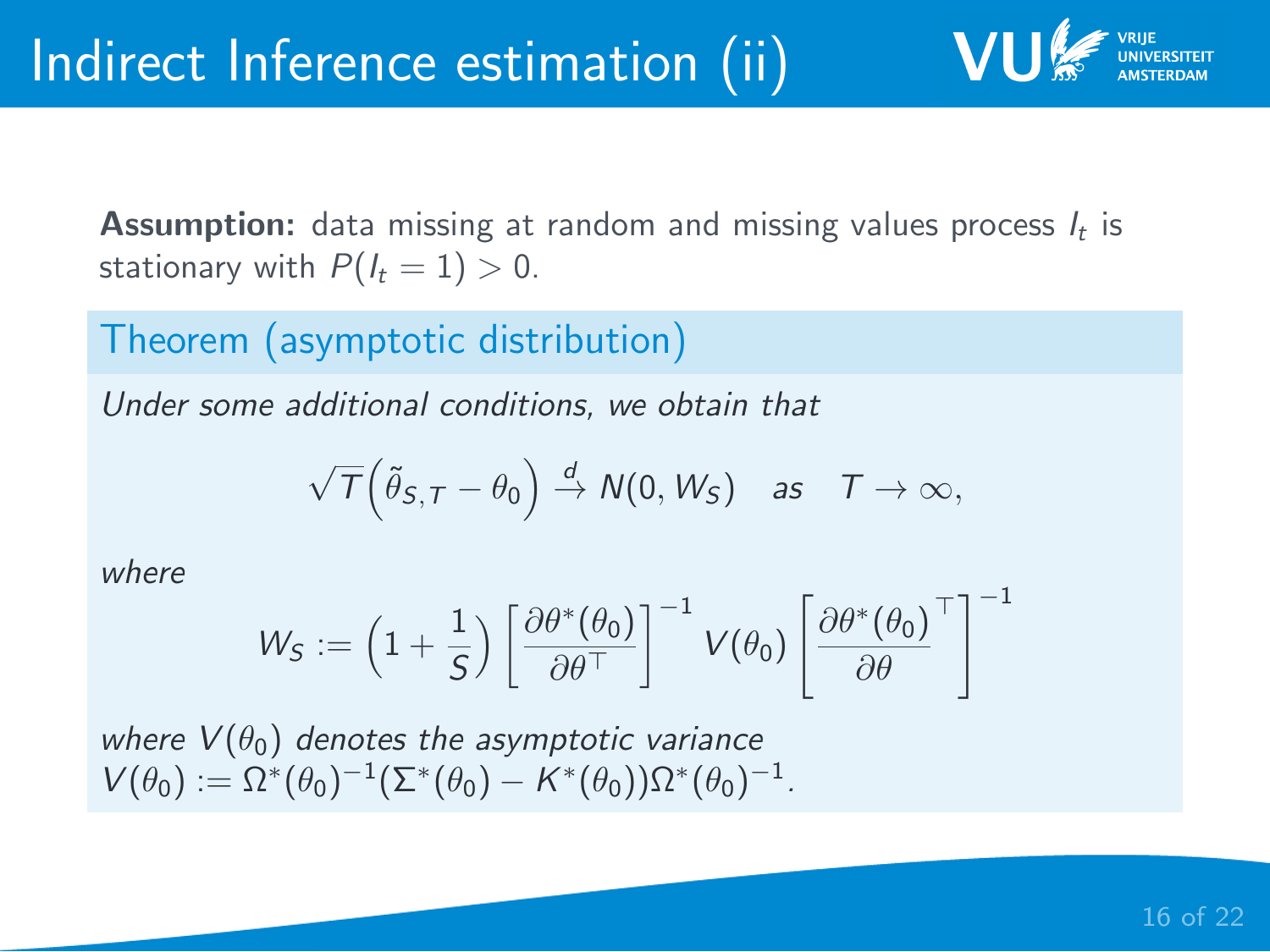

- We compare the performance of the **indirect inference** estimator with exact ML and pseudo ML.
- In general, exact ML is infeasible but we consider a local mean GAS model for which **exact ML** is available via the Kalman filter.
- Gaussian local mean GAS model:

$$
y_t = \mu_t + \varepsilon_t, \quad \varepsilon_t \sim N(0, \sigma^2),
$$
  

$$
\mu_{t+1} = \omega + \beta \mu_t + \alpha (y_t - \mu_t).
$$

**Note:** this model can be shown to be an  $ARMA(1,1)$  model.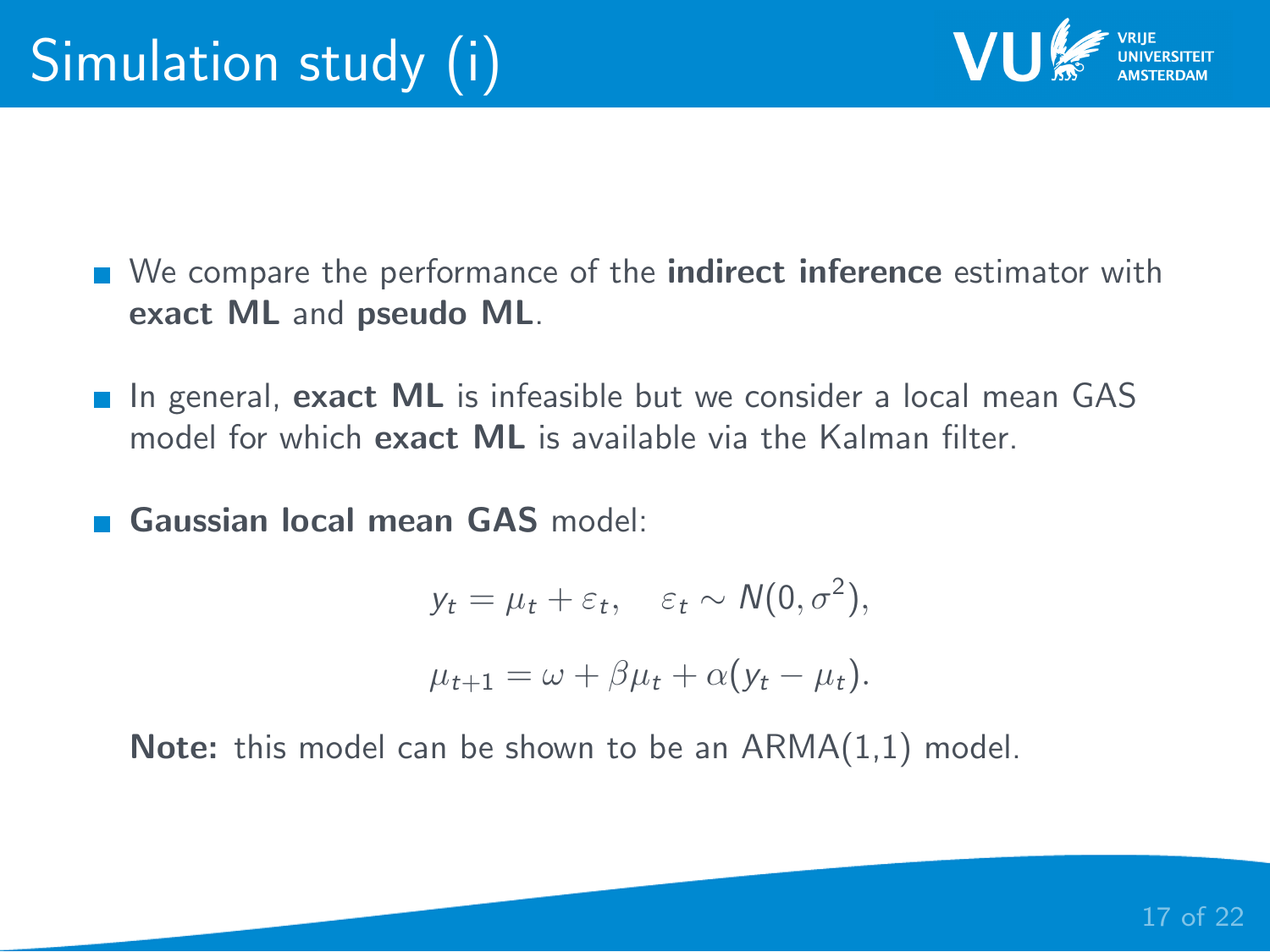

|            |            | $\pi=0.40$ |                   |  | $\pi = 0.60$ |                         |  |
|------------|------------|------------|-------------------|--|--------------|-------------------------|--|
|            |            |            | $\alpha$          |  | ß            | $\alpha$                |  |
|            | <b>PML</b> |            | 0.028 0.120 0.204 |  |              | 0.023 0.075 0.121       |  |
| $T = 500$  | <b>ML</b>  |            | 0.029 0.060 0.109 |  |              | 0.023 0.047 0.087       |  |
|            | н          |            | 0.025 0.064 0.118 |  |              | 0.020 0.051 0.091       |  |
|            | <b>PML</b> |            | 0.018 0.108 0.187 |  |              | $0.016$ $0.065$ $0.105$ |  |
| $T = 1000$ | <b>ML</b>  |            | 0.018 0.042 0.078 |  |              | 0.016 0.033 0.058       |  |
|            | н          |            | 0.014 0.045 0.084 |  |              | 0.013 0.035 0.062       |  |

Table: Mean squared error (MSE) of estimators obtained from 500 simulations with  $S = 10$ . The true parameter vector is  $\theta = (0.95, 0.3, 1)^\top$ .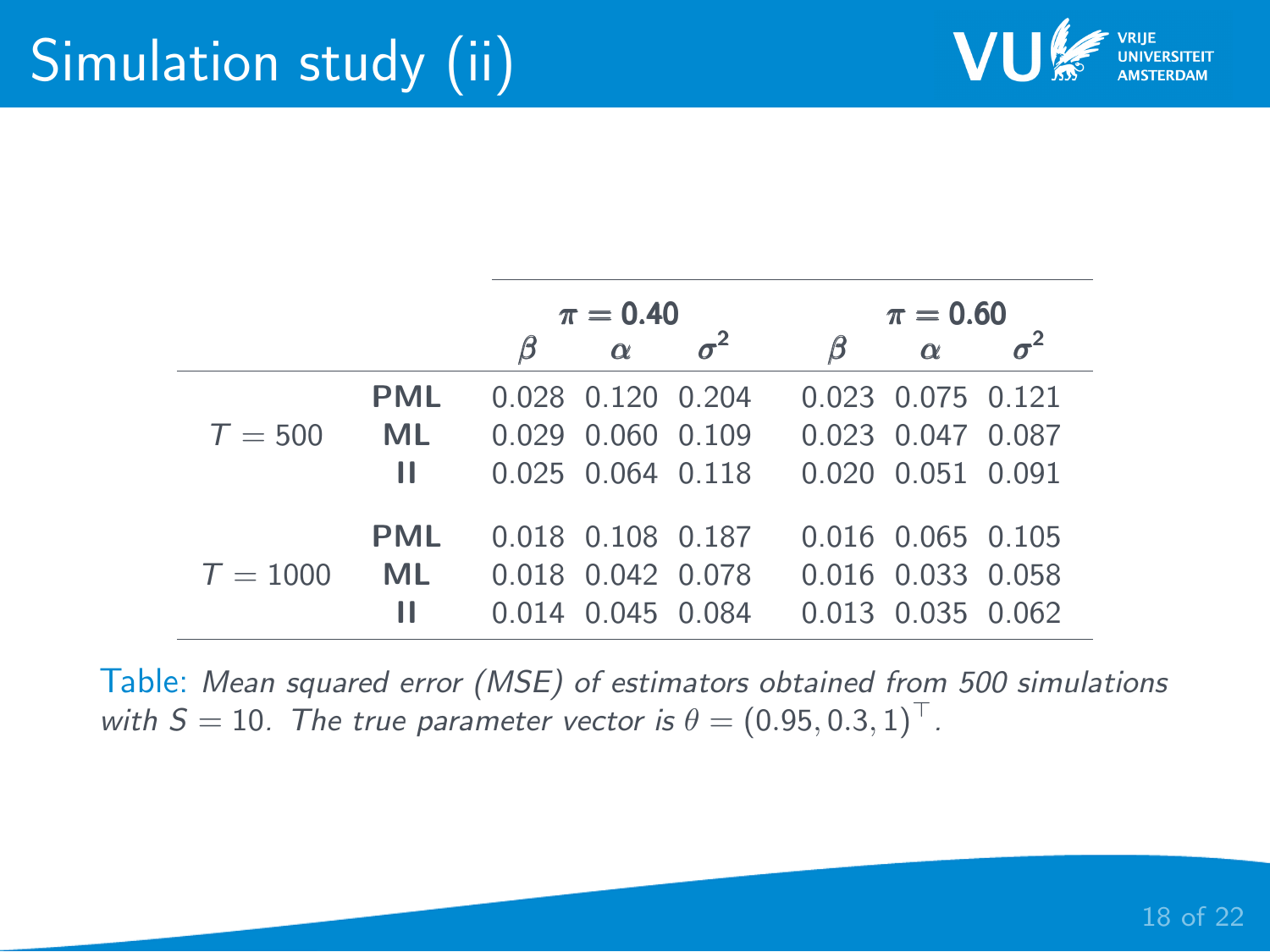

We perform an experiment to access the performance of the **Indirect** Inference and pseudo ML estimator with a real dataset.

- **Dataset:** daily log-returns of the **S&P500 stock index** from January 2000 to December 2016.
- **Model:** conditional variance Student-t GAS model.

#### Experiment:  $\mathbf{r}$

- Estimate the parameter  $\theta=(\omega,\beta,\alpha,\nu)^\top$  using the full dataset.
- Remove observations using a Bernoulli process with success probability  $\pi$  and estimate the model using this new dataset.
- Repeat previous point multiple times and compare the estimates with missing data with full-sample estimate.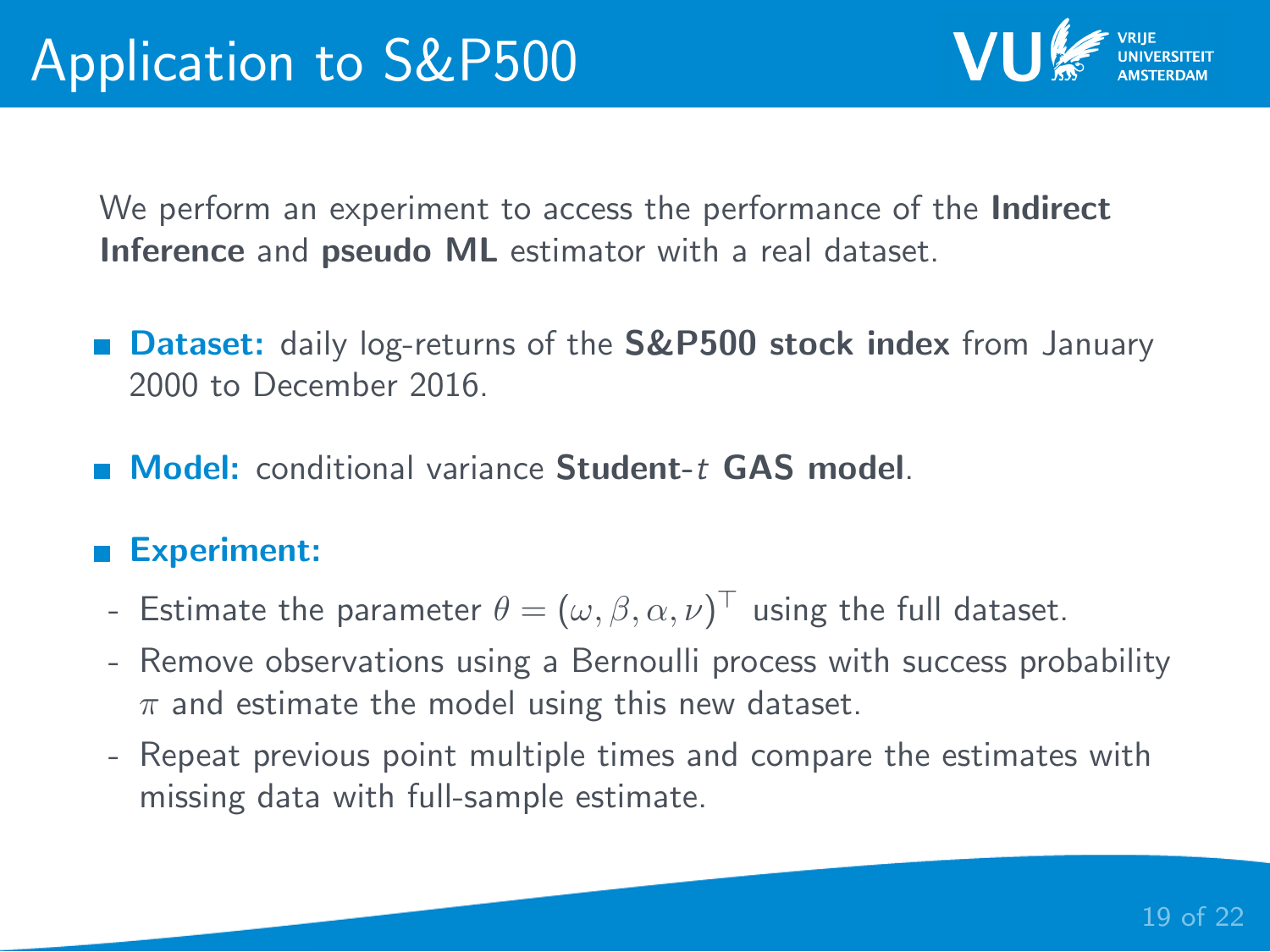# Pseudo ML





Figure: Bias of the pseudo ML estimator wrt full sample estimator for different  $\pi$ . Grey areas represent confidence bounds of the bias.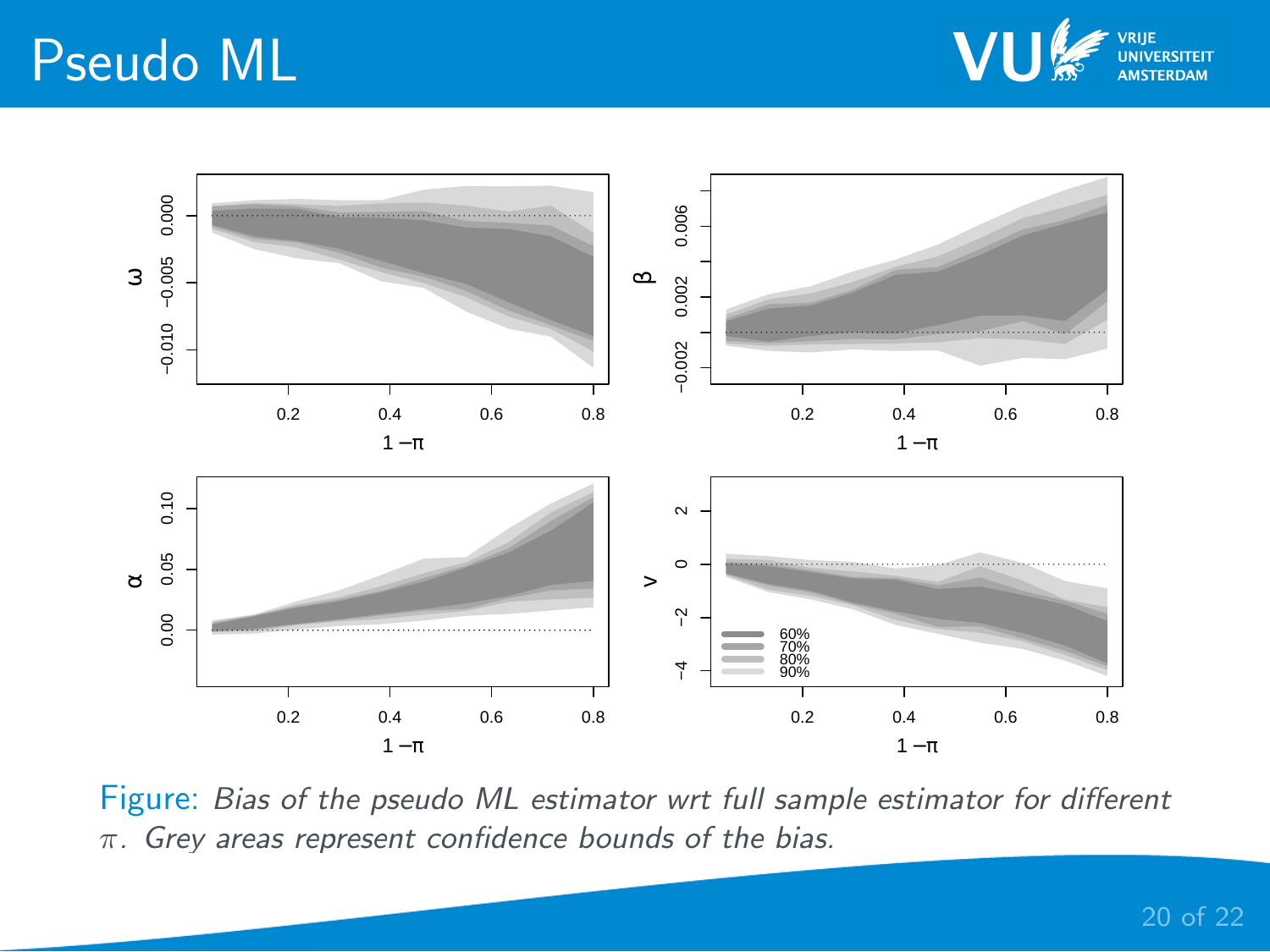# Indirect Inference





Figure: Bias of the indirect inference estimator wrt full sample estimator for different  $\pi$ . Grey areas represent confidence bounds of the bias.